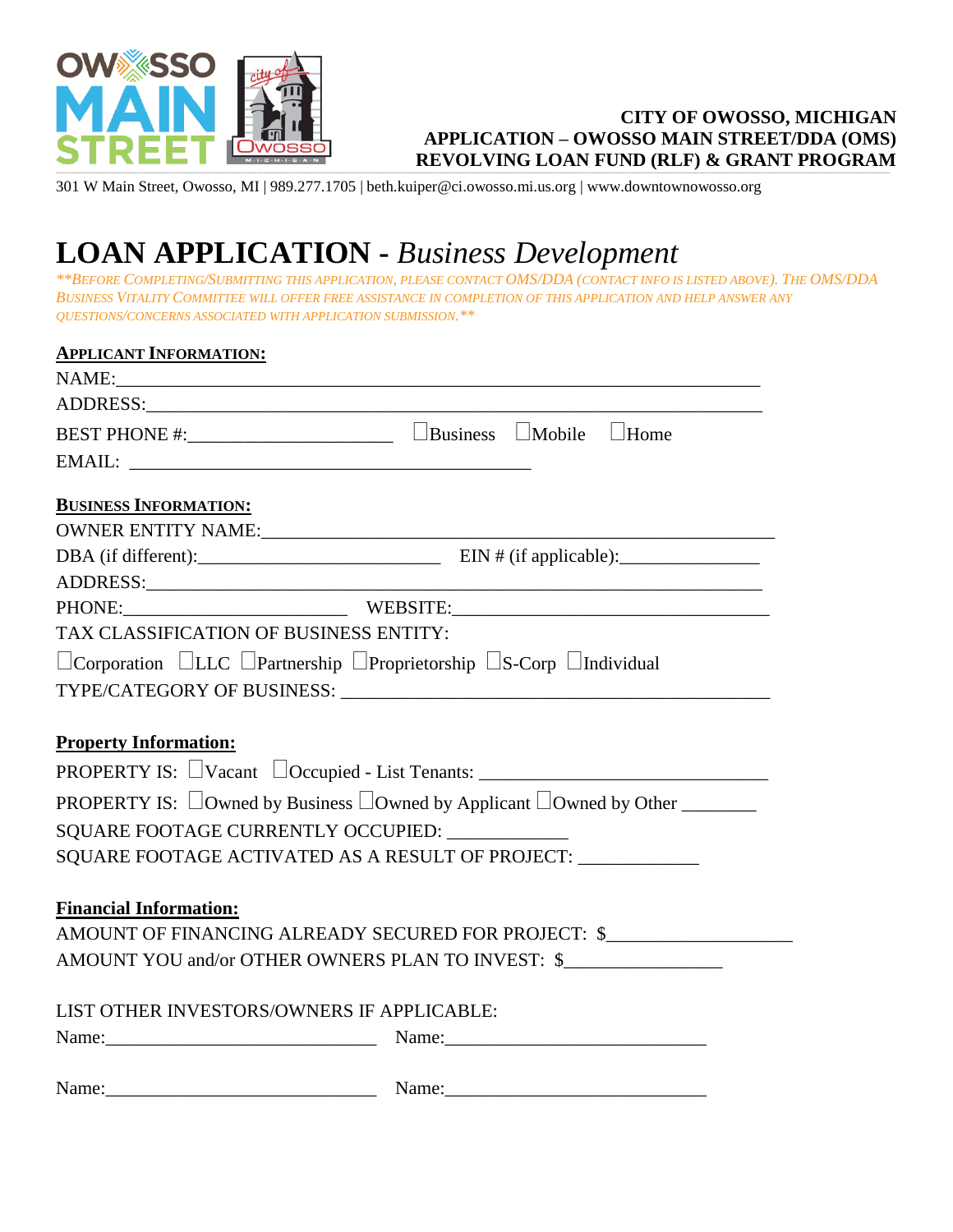**CONTINUE TO NEXT PAGE**